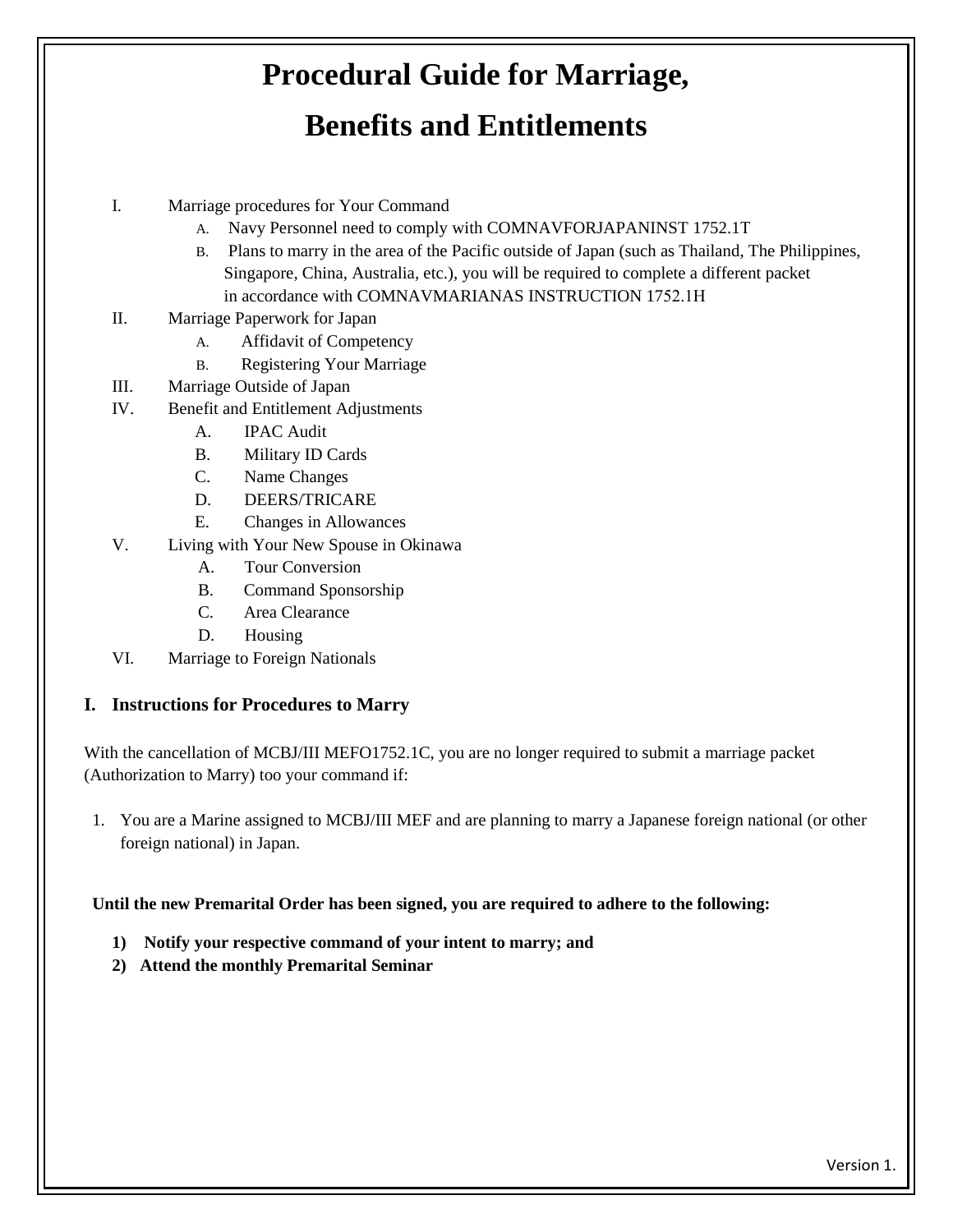**COMNAVFORJAPINST 1752.1T and COMNAVMARIANAS 1700.1 still apply for the following:** 

- **1. Navy Personnel (must review and comply with COMNAVFORJAPANINST 1752.1T); Or**
- **2. Plans to marry in the area of the Pacific outside of Japan (such as Philippines, Hong Kong, Macau, China, Singapore, Vietnam, Thailand, Cambodia, Australia, New Zealand, and India), service members must review and comply with COMNAVMARIANAS 1700.1.**

**Once command signs off on marriage paperwork, the next step is to contract marriage.**

# **II**. **Marriage Paperwork for Japan**

If you plan to marry in Japan, you must register your marriage with a local city hall office. Even if you plan to have a religious ceremony on a military installation, the only way to legalize your marriage is to register it with the government of Japan.

# **A. Affidavit of Competency to Marry**

Japanese law requires all foreigners who marry in Japan to first prepare a sworn Affidavit of Competency to Marry, affirming they are legally free to marry from their own country's embassy or consulate in Japan. If you are a U.S. Citizen Service Member, you may obtain your affidavit free of charge from the nearest legal office. Bring in your approved marriage packet and the legal assistance staff will help you prepare your document. If you are marrying a civilian U.S. citizen or other foreign national who does not have access to base legal facilities, they will need to get their affidavit from their consulate or embassy. Other countries, such as the Philippines, may require addition documentation before issuing the affidavit. Please contact the relevant embassy or consulate to learn more. If you are marrying a Japanese national, they will not need an Affidavit of Competency to marry since they already have a Koseki Tohon or family register on file at their city hall office.

#### **B. Registering Your Marriage**

Since you are marrying in a Japanese-speaking country you will need to translate your English documents in Japanese. This includes your Affidavit of Competency to Marry and your birth certificates. If you are using a passport instead of a birth certificate, you do not need to translate it. A Notification of Marriage form (Konin Todoke) has to be completed prior to the marriage being registered. This form is in Japanese and must be completed in Japanese. A translation office or Japanese friend may be able to assist you in completing this form. Two witnesses, 20 years of age or older are required. If they are not Japanese citizen, they must provide proof of citizenship in the form of a birth certificate (with translation) or passport.

Take your translated Affidavits(s) of Competency to Marry to the city office closest to where you reside or work. If you are marrying a Japanese national, you must go to the city hall office where he or she is registered. The city hall officials will register the marriage and issue a Japanese marriage certification. The fee is approximately 350 yen for small marriage certificate and 1,400 yen for the large marriage certificate. This is your official marriage certificate. Have your marriage certificate translated into English and take it to your personnel office. The information will be entered into your service record.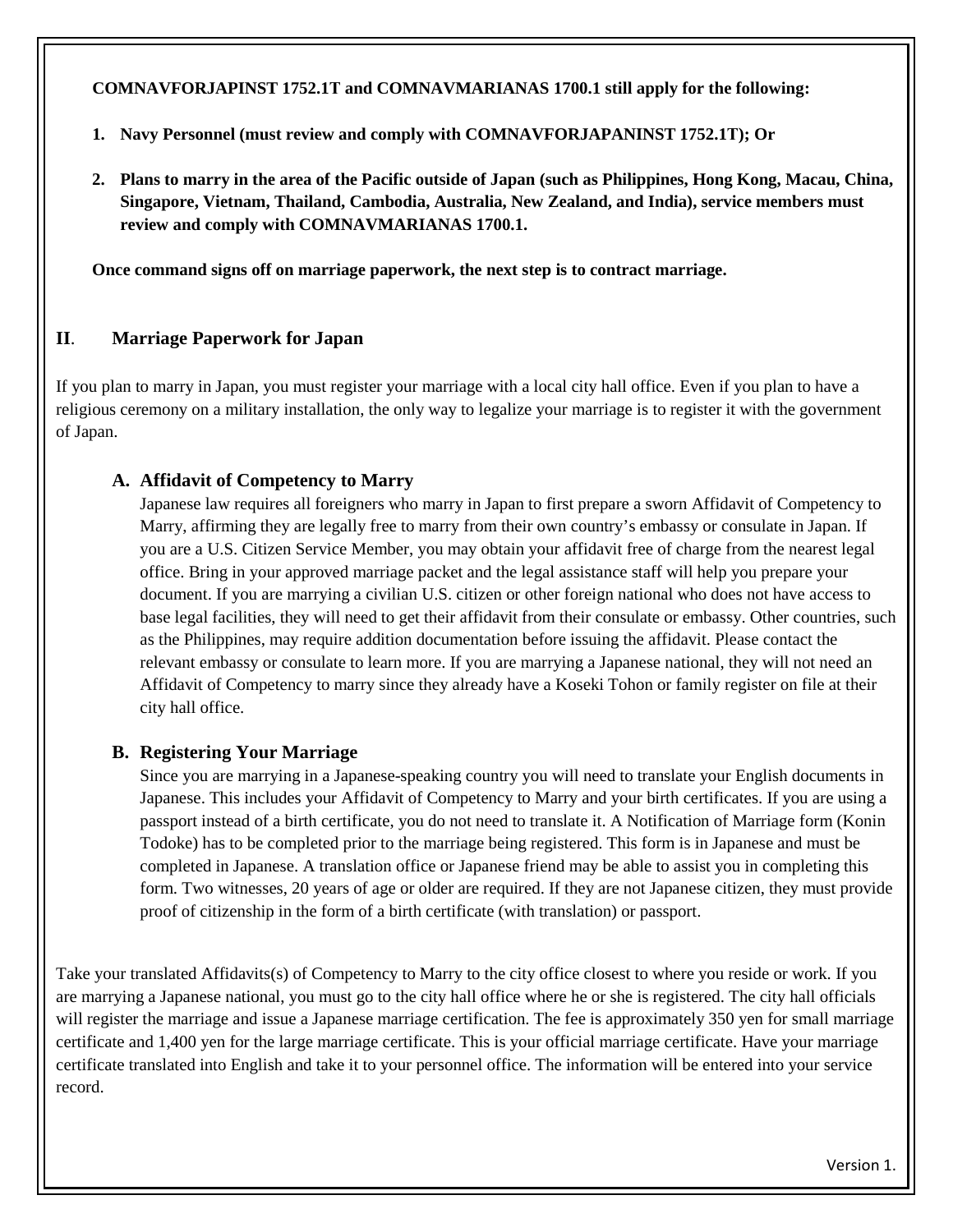#### **III. Marriage Paperwork Outside of Japan**

If you plan to marry in the United States, you will need to abide by the laws governing the state in which you wish to register your marriage. Please conduct your own research online to determine what your state requires for marriage (this may vary depending on the State). If you plan to marry in a foreign country, you will also need to find out what documentation or forms you need. These requirements may vary greatly from country to country, so it is important for you to do thorough research prior to taking leave to get marriage. The U.S. Embassy and U. S. Consulate websites for the country in which you plan to marry are often your best resource.

## **IV. Changes in Benefits**

Depending on where your spouse resides following your marriage, you may be eligible to receive a variety of benefits. These may include housing allowances, family separation pay, COLA, etc. Your new family members will also be entitled to military I.D. cards to provide them access to most military bases, TRICARE Insurance, and other entitlements. For information on changes in benefits following marriage, please contact IPAC at 645- 4038/5742.

#### **A. IPAC Audit**

In order to be eligible for the benefits and entitlements related to marriage, your first step is to visit your IPAC and conduct an audit. During your audit, your new spouse and other dependants will be listed in your Record of Emergency Data (RED) and your benefits and entitlements will change accordingly. You can reach the IPAC Audit Section at 645-6008. Bring your marriage certificate and other relevant documents with you.

#### **B. Military ID Cards**

Your spouse and dependent children are entitled to military ID cards following your marriage. If your new spouse accompanies you to IPAC, following your audit, you may get his or her ID card from the ID Card Section. If your spouse remained behind in the states or their home country, after you finish your audit, your IPAC ID Section will issue you a DD Form 1172 for you to send to your spouse. Your new spouse can take this form to the closest base or detachment (of any branch of service) along with two forms of ID and get their military ID card. Please call the IPAC ID section at 645-4038/5742 for more information. **If you DID NOT change your last name at the time of your marriage, you CAN NOT change your last name (use your spouse's last name) at IPAC for military ID cards purpose.**

#### **C. TRICARE/DEERS**

Following your audit, your new spouse will automatically be enrolled in DEERS and be eligible for TRICARE Standard. Depending on where your spouse lives following your marriage, he or she may be eligible for the TRICARE Prime managed care option. For more information, please contact TRICARE at 643-7539.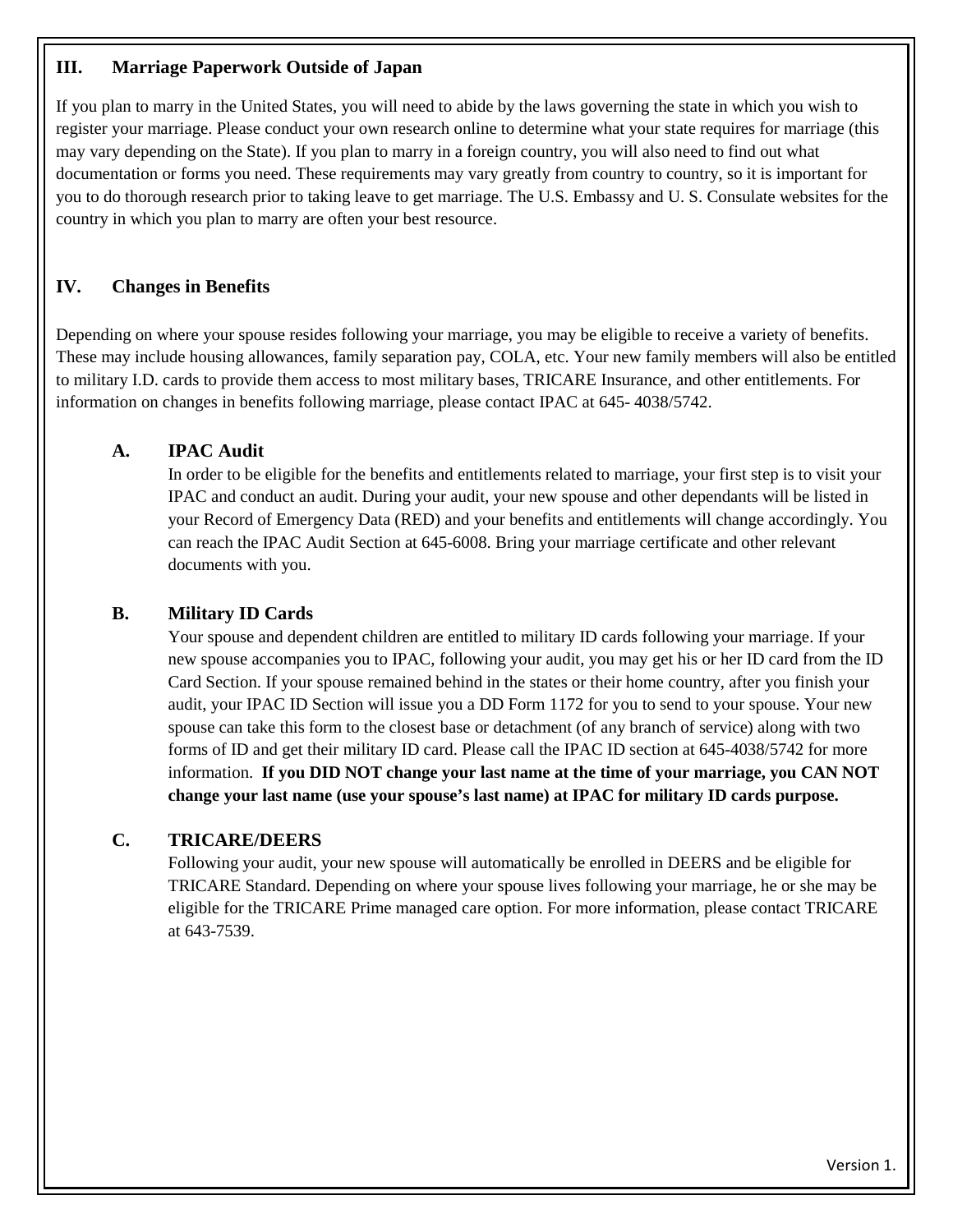#### **D. Changes in Allowances**

If you marry and you choose not to do a tour conversion, you may be eligible for Basic Allowance for housing (BAH) or Overseas Housing Allowance (OHA) for your spouse. If your spouse lives in the United States, they will automatically be eligible for BAH depending on their zip code. If your spouse lives overseas, they will need to have their house inspected and provide a copy of the lease or rental agreement in order to be eligible for OHA (See current regulations regarding OHA). If you choose to remain in Okinawa, separated from your spouse on an unaccompanied tour, you will also be eligible for the Family Separation Allowance.

## **V. Living With Your New Spouse in Okinawa**

#### **A. Tour Conversions**

If you want to live with your new spouse in Okinawa and receive housing entitlements at the dependant rate, you will need to modify your orders from "unaccompanied" to "accompanied." Please contact your unit Career Retention Specialist for more details. Once you change your orders you will begin a three year accompanied tour on island, starting from the date your new orders are cut. These orders will list your spouse and any other dependants (like children) and give them Command Sponsorship.

#### **B. Command Sponsorship**

Your family members will be command sponsored once they are listed on you accompanied orders. This designation allows your dependants to stay in Japan longer than the 90 days tourist visa by permitting them to obtain a SOFA reentry permit in their passport. It also helps them to receive priority treatment in base hospitals and dental clinics, apply for on-base jobs, obtain a SOFA driver's license and operate a "Y" plate car.

#### **C. Area Clearance**

In order to be eligible for Command Sponsorship, family members must pass a medical screening. This screening known as Area Clearance and is a medical questionnaire that must be completed by a military doctor. For information on Area Clearance, please contact IPAC Area Clearance Section at 645-8512. If you do not wish for your spouse to live here with you in Okinawa, they can visit up to 90 days on a tourist visa.

#### **D. Housing**

With an accompanied tour you will be eligible for on-base housing. Your spouse will have up to 60 days following a tour conversion to move to Okinawa. They can collect BAH or OHA (if approved) for no more than 60 days until they arrive on island. You will need to visit the DoD Family Housing Office on Kadena Air Base to apply for on-base housing. Their phone number is 634-0582.

#### **E. Permanent Change of Station**

Your Permanent Change o Station (PCS) travel compensation as well as compensation for your dependents(s) will depend on where your dependent(s) are located as well as your current type of tour. For more information you can refer to the Joint Federal Travel Regulations (JFTR) or call IPAC PCS Outbound Section at 645-5742.